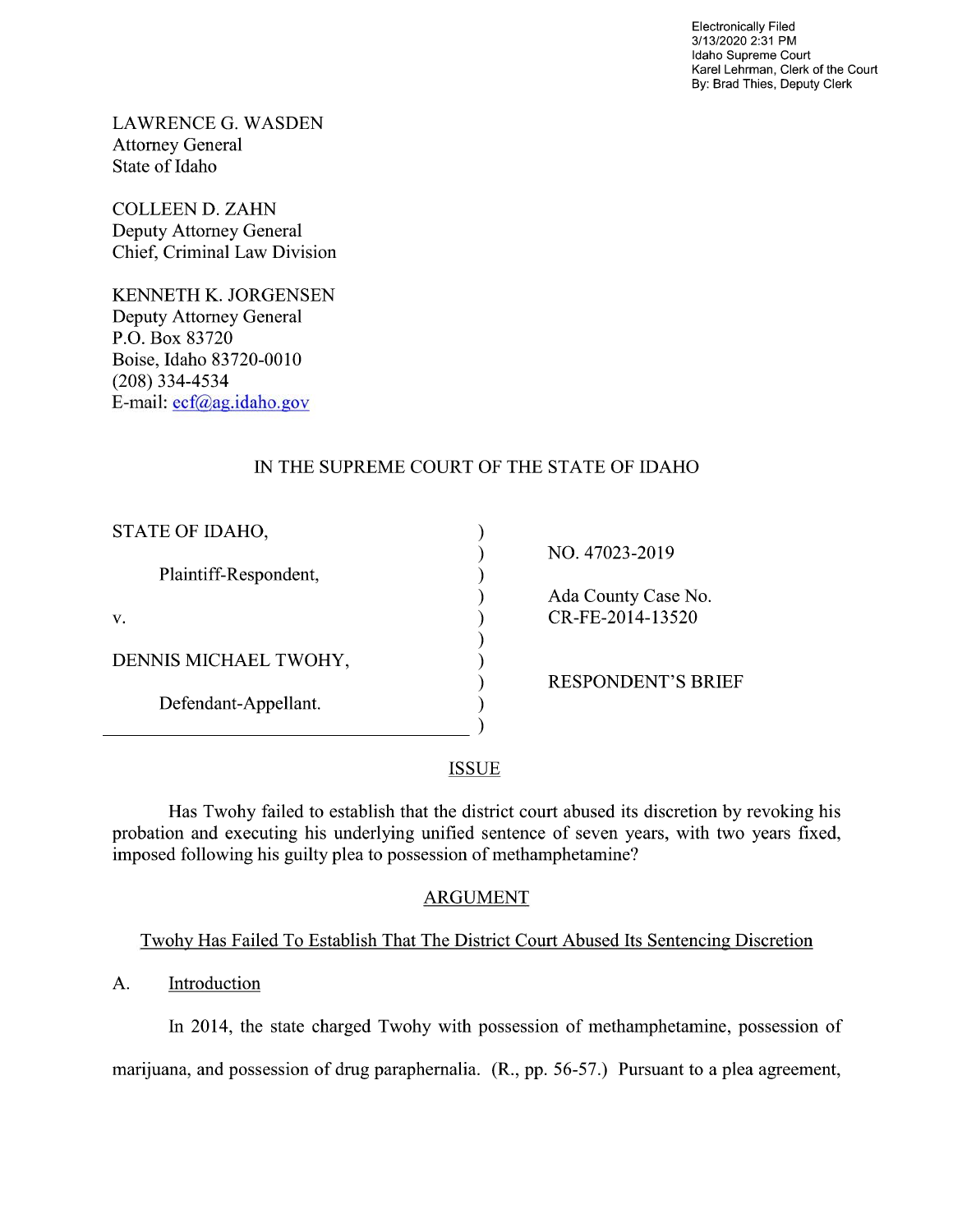Twohy pled guilty to possession of methamphetamine and the state dismissed the remaining charges and agreed to not file a sentencing enhancement.  $(R., pp. 56-57, 60.)$  At sentencing, the district court withheld judgment and placed Twohy on supervised probation for seven years. (R., pp. 75-80, 84-89.) Twohy was released on probation on March 13, 2015. (R., p. 102.)

Approximately three months later, Twohy's probation officer filed a report of violation alleging that Twohy had violated multiple conditions 0f his probation and he was "actively avoiding supervision." (R., pp. 119-22.) Twohy subsequently admitted that he violated the conditions of his probation by failing to serve discretionary jail time as instructed, using methamphetamine and "'spice,"' and failing to pay restitution as ordered. (R., pp. 117, 127.) The district court revoked Twohy's probation and the withheld judgment, imposed a unified sentence of seven years, With two years fixed, and retained jurisdiction. (R., pp. 129-32.) Following the period of retained jurisdiction, on February 8, 2016, the district court suspended Twohy's sentence and placed him on supervised probation for seven years. (R., pp. 135-39.)

Less than six months later, Twohy violated the conditions of his probation a second time by committing the new crimes of felony possession of a controlled substance and two separate petit thefts, purchasing methamphetamine, using methamphetamine 0n multiple occasions, and failing to pay restitution as ordered.  $(R., pp. 140-43, 155.)$  The district court continued Twohy on supervised probation With the additional conditions that he successfully complete the Canyon County Drug Court program and serve 90 days in the county jail, with credit for 32 days of time served. (R., pp. 157-60.)

Twohy entered the Canyon County Drug Court program 0n December 20, 2016. (R., p. 166.) On February 7, 2016, he was terminated from the program "for failure to comply with the rules and requirements of the program." (R., p. 166.) Thereafter, the state filed a motion for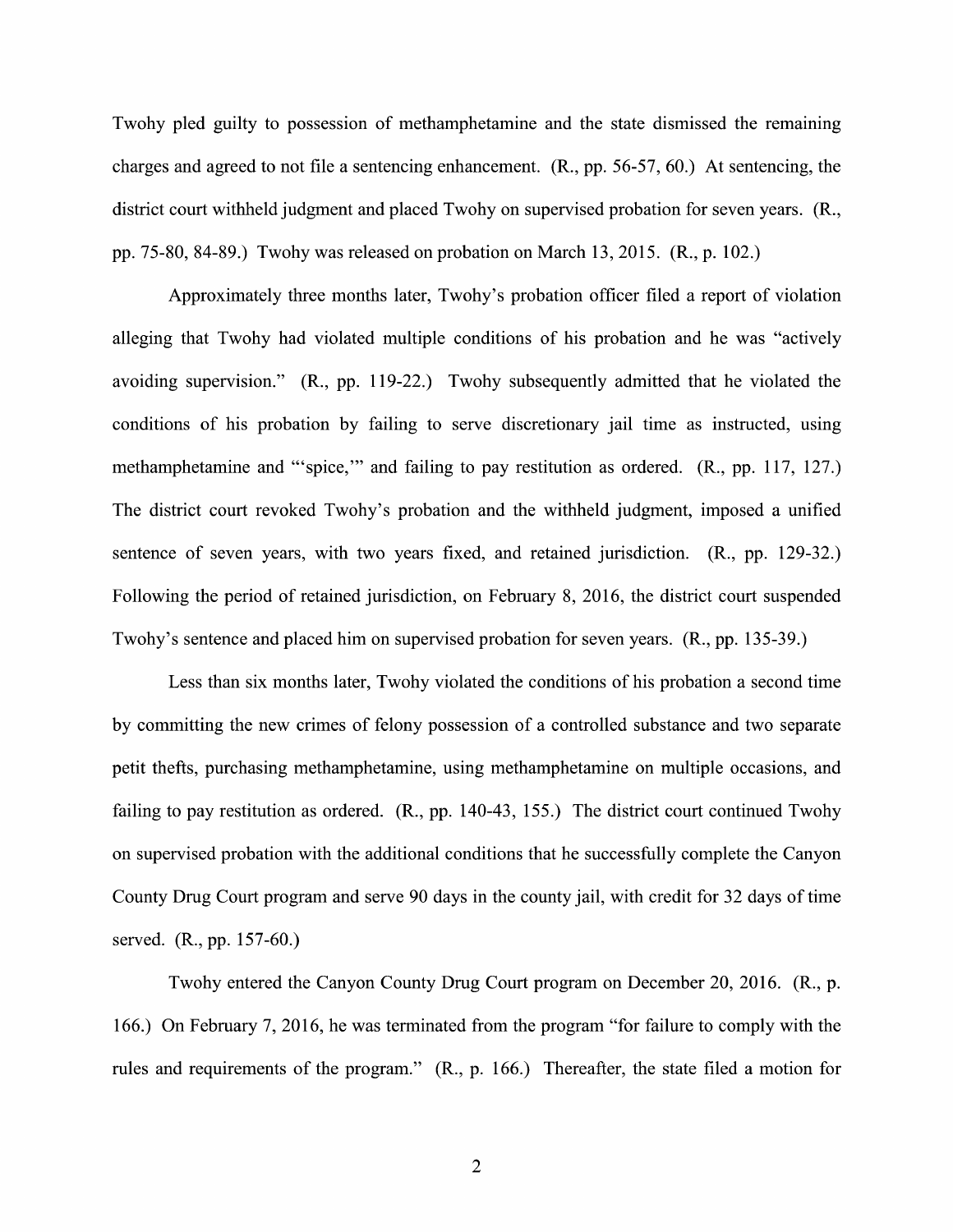probation violation, and Twohy later admitted that he had violated the conditions of his probation a third time by failing successfully complete the Canyon County Drug Court program, failing to report and lying about his whereabouts, failing to submit to urinalysis testing on two separate occasions, and using methamphetamine. (R., pp. 162-64, 178.) On February 5, 2018, the district court again reinstated Twohy on supervised probation. (R., pp. 181-85.)

Approximately seven months later, in September 2018, Twohy absconded supervision.  $(R., pp. 190-91.)$  The state subsequently filed a motion for probation violation and the district court issued a warrant for Twohy's arrest.  $(R., pp. 14, 186-88, 213.)$  Twohy was arrested on the warrant in March 2019. (R., p. 14.) Thereafter, he admitted that he had violated the conditions of his probation a fourth time, by changing residences without permission, using methamphetamine and marijuana, and absconding supervision. (R., p. 220.) The district court finally revoked Twohy's probation and executed his underlying sentence. (R., pp. 226-228.) Twohy filed a notice of appeal timely only from the district court's order revoking probation and executing his underlying sentence. (R., pp. 229-31.)

Twohy asserts that the district court abused its discretion by revoking his probation because he "wanted treatment" and he "acknowledged that he had made multiple mistakes while 0n probation but noted that he had made progress following his rider." (Appellant's brief, pp. 2- 4.) Twohy has failed to establish an abuse of discretion.

#### B. Standard Of Review

"'[T]he decision whether to revoke a defendant's probation for a violation is within the discretion of the district court."" State v. Garner, 161 Idaho 708, 710, 390 P.3d 434, 436 (2017) (quoting State V. Knutsen, 138 Idaho 918, 923, 71 P.3d 1065, 1070 (Ct. App. 2003)). In determining whether to revoke probation, a court must examine whether the probation is

 $\overline{3}$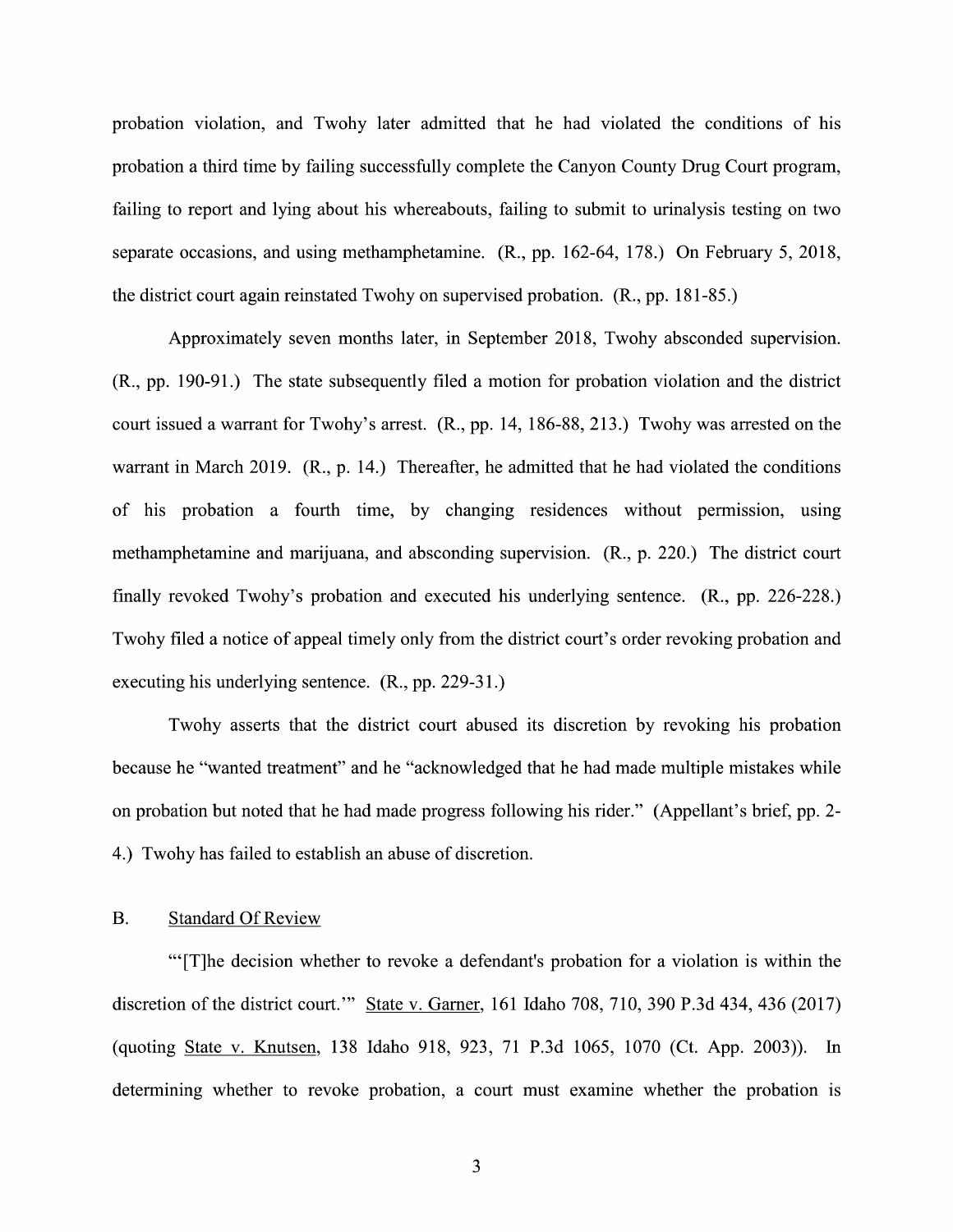achieving the goal of rehabilitation and is consistent with the protection of society. State v. Cornelison, 154 Idaho 793, 797, 302 P.3d 1066, 1070 (Ct. App. 2013) (citations omitted). decision to revoke probation will be disturbed on appeal only upon a showing that the trial court abused its discretion. Id. at 798, 302 P.3d at 1071 (citing State v. Beckett, 122 Idaho 324, 326, 834 P.2d 326, 328 (Ct. App. 1992)).

### C. Twohv Has Shown No Abuse Of The District Court's Discretion

Application of these legal standards to the facts of this case shows no abuse of discretion. At the disposition hearing, the district court stated, "You've been given multiple chances to pull it around, get it together, and successfully complete a probation. You decided you'd flake out and abscond again. ... And so you've had four PVs and you've absconded three times." (5/6/19 Tr., p. 7, L. 24 – p. 8, L. 4.) The court found that, although Twohy has been afforded "multiple" opportunities at probation" and he "know[s] what the rules are," he "just decided not t0 follow them, and so [he's] taken probation off the board." (5/6/19 Tr., p. 7, Ls. 21-23.) Accordingly, the court revoked Twohy's probation, advising, "[Y]ou need to get your mind around the fact that if you don't follow through, the consequences are worse." (5/6/19 Tr., p. 8, Ls. 5-8.)

The district court's decision is supported by the record. Twohy was afforded numerous opportunities 0n probation in this case, but he continually chose to disregard the conditions of community supervision, and he failed to demonstrate adequate rehabilitative progress despite the extensive treatment that was provided to him. Before he was first released on probation in this case, Twohy completed Active Behavioral Change/Moral Reconation Therapy and the Substance Abuse Program in the Ada County Jail. (R., pp. 97-98.) He nevertheless resumed his use of illegal drugs shortly after his release into the community, and he thereafter "actively avoid[ed] supervision." (R., pp. 120-21.) The district court placed Twohy in the retained jurisdiction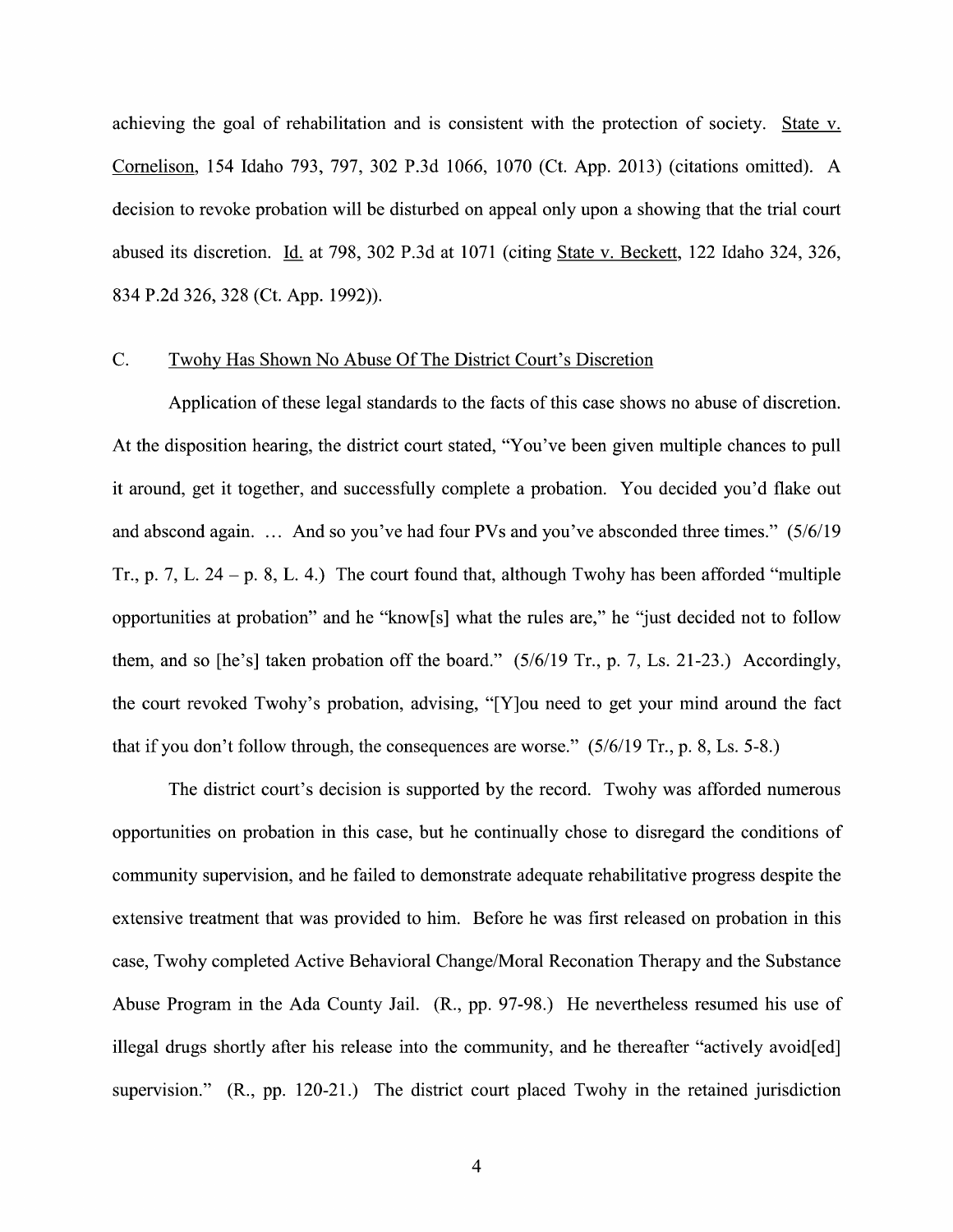program following his first probation violation, where Twohy completed the Matrix/Community Group, Workforce Readiness, Partners in Parenting, and Pre-Release. (PSI, pp.  $65-66$ .) However, Twohy subsequently performed just as poorly during his second stint on probation in this case, as he again immediately resumed his use 0f methamphetamine, after which he committed multiple new crimes – including a new felony possession of a controlled substance. (R., pp. 141-42.) The district court then placed Twohy in the Drug Court program, but Twohy chose t0 also disregard the rules 0f Drug Court, and was consequently terminated from the program Within less than two months. (R., p. 166.) He subsequently participated in another rider program, during Which he completed Cognitive-Behavioral Interventions for Substance Abuse, Thinking for a Change, and Pre-Release. (PSI, pp. 78-80.) The district court thereafter granted Twohy a *fourth* opportunity on probation in this case and, although he completed his aftercare class, Twohy nonetheless chose, yet again, to resume his use of marijuana and methamphetamine, and he absconded supervision. (R. p. 192.) Twohy's probation officer recommended that the district court revoke probation and execute Twohy's underlying sentence, advising that "this is Mr. Twohy's fourth probation violation and the third time he has absconded from supervision 0n probation." (R., pp. 192-93.) Twohy's ongoing substance abuse and his unwillingness to comply with the terms of community supervision demonstrate that probation was not achieving the goals of rehabilitation or protection of the community. The district court did not abuse its decision when it determined that Twohy was no longer a viable candidate for probation.

<sup>&</sup>lt;sup>1</sup> PSI page numbers correspond with the page numbers of the electronic file "Twohy 47023" psi.pdf."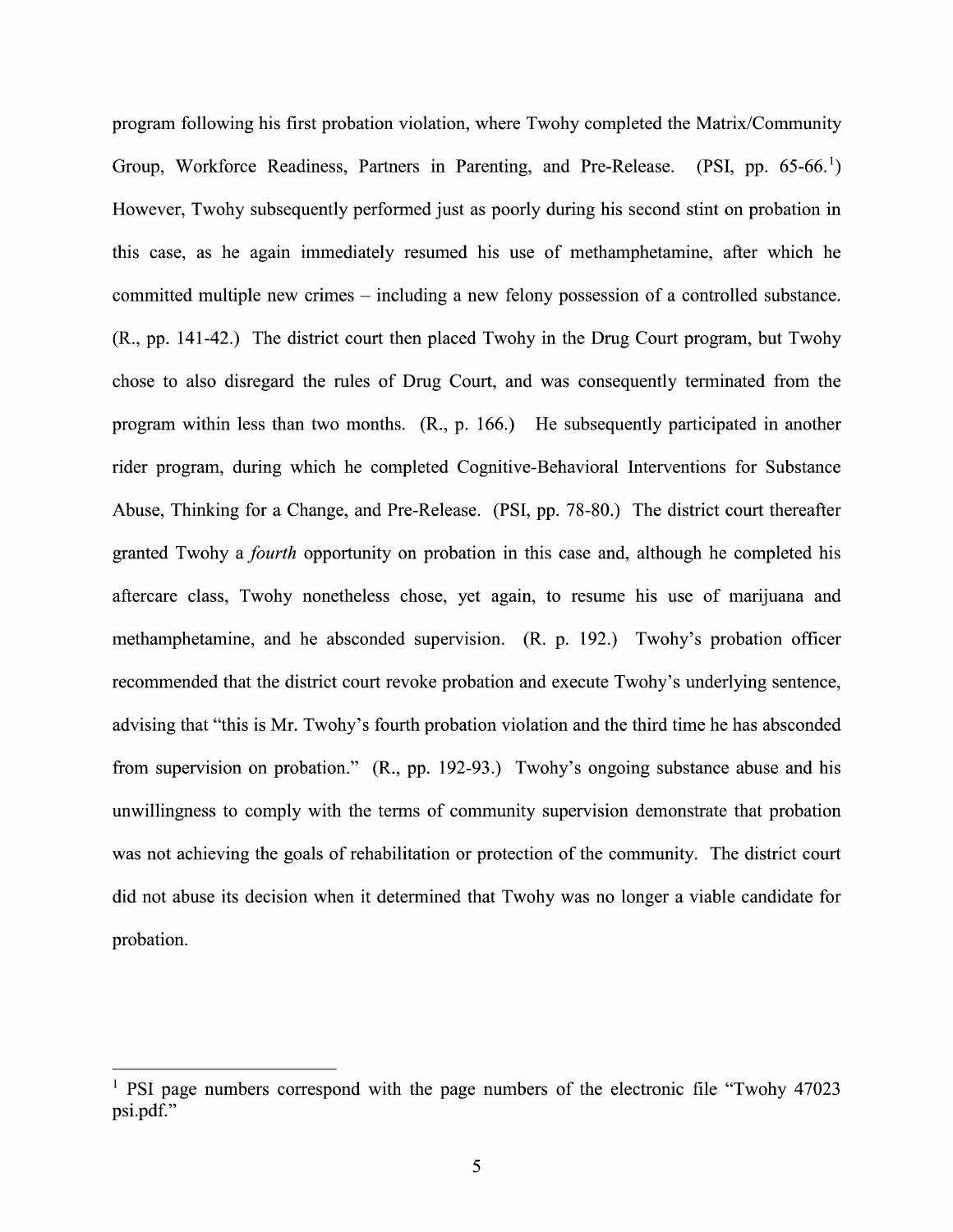On appeal, Twohy argues that the district court abused its discretion by revoking his probation because he wanted to participate in additional treatment and he was applying for rehabilitative programs. (Appellant's brief, p. 4.) As set forth above, Twohy has already been provided extensive rehabilitative programming in this case, and he nevertheless continued to use illegal drugs and to Violate the terms of community supervision. Furthermore, Twohy had ample time to engage in additional community-based treatment while he was on probation, but he failed to do so and instead chose to abscond supervision. (R., pp. 191-92.) That Twohy wishes to participate in additional treatment now that he is facing a prison sentence does not show that the district court abused its discretion.

Twohy is not an appropriate candidate for probation. His continued substance abuse and refusal to abide by the terms of community supervision demonstrate his failure to rehabilitate and his continued danger to society. Twohy has failed to establish that the district court abused its discretion by revoking his probation.

#### **CONCLUSION**

The state respectfully requests this Court to affirm the district court's order revoking probation and executing Twohy's underlying sentence.

DATED this 13th day of March, 2020.

\_/s/ Kenneth K. Jorgensen KENNETH K. JORGENSEN Deputy Attorney General

VICTORIA RUTLEDGE Paralegal